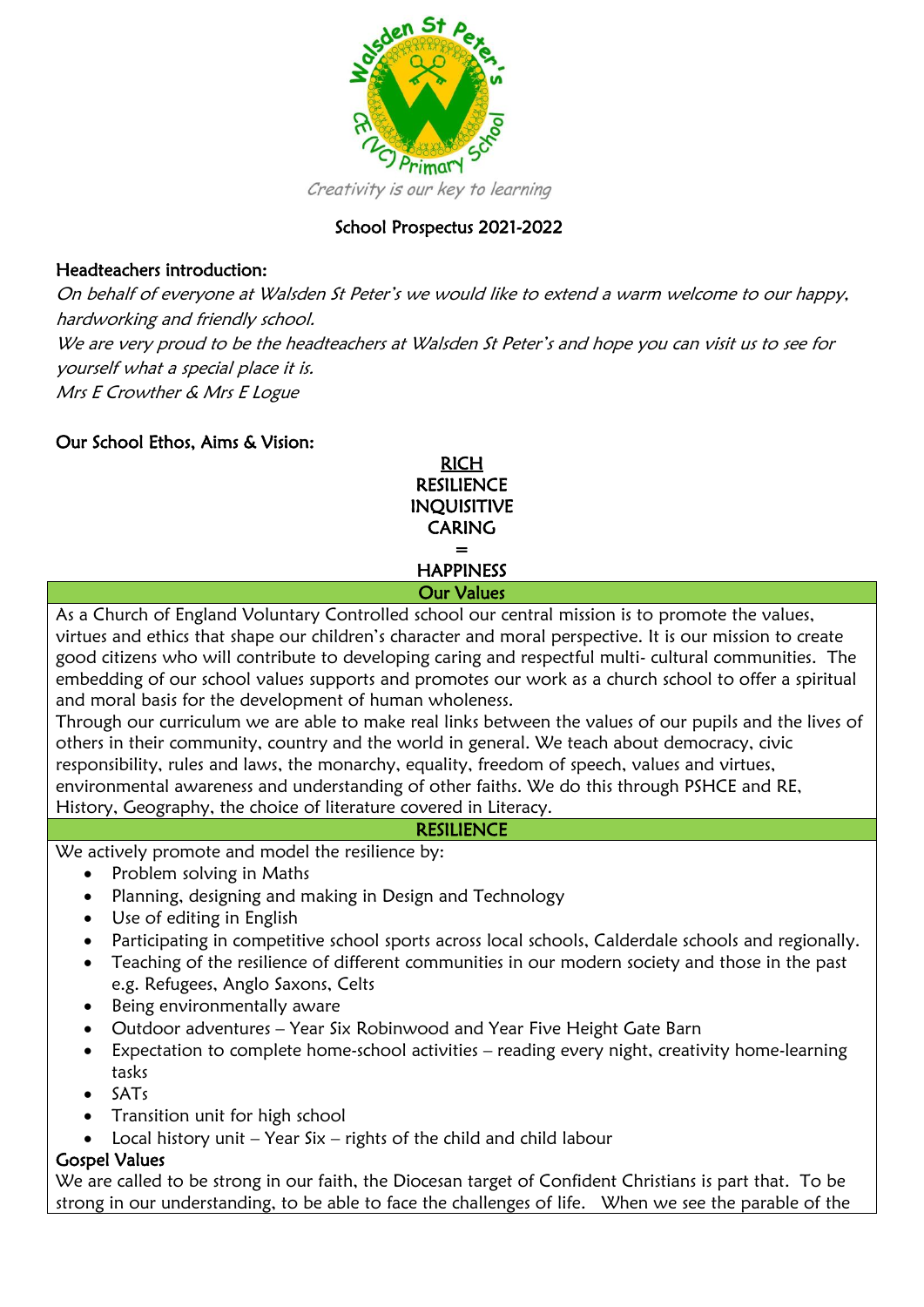sower, we seek to provide the good soil for the seed to fall on, to enable our shoots to grow strong and tall, able to produce fruit in the fullness of time. Thus we return to caring, as we care for our children, especially those who already have challenging lives, we look to build their courage and strength to grow well

#### INQUISITIVE

We actively promote and model individual inquisitiveness by:

- Using problem solving approaches to maths
- Using collaborative learning strategies in History, Geography, English, Maths
- Ensuring our enrichment activities are linked to learning opportunities
- Use talk for learning in all curriculum areas
- Using independent learning strategies Market place activities, Paul Ginnis inspired teaching techniques
- Home learning tasks
- Visits to other places of worship
- Open ended questioning
- Extra-curricular clubs to broaden children's experiences
- Widen aspirations for future lives careers morning, professional career visits
- Relationship education

# Gospel Values

This word is not one that leaps out as a modern Christian virtue, but that is because the church got lost for a while. The history of the church is littered with great scientists who revelling in God's creation sought to see more of the mind of God revealed in the creation. It was Mendel the monk who founded the study of genetics; it was Kepler (who taught in a seminary), Galileo (who despite the politics of the church remained a believer) and Newton who brought us to understand the cosmos. These days if you go to a university – look for the Christians in the Science faculties not in the Art and Humanities. To look at the world and see the face of God is a key Christian Value and is the root of this word in our characteristics, this inquisitiveness about the world and our faith is all over the bible e.g. Psalm 143:5 I meditate on all your works and consider what your hands have done. Also John 4:23-24 Yet a time is coming and has now come when the true worshipers will worship the Father in the Spirit and in truth, for they are the kind of worshipers the Father seeks. God is spirit, and his worshipers must worship in the Spirit and in truth."

#### **CARING**

We actively promote and model caring by:

- Supporting charities throughout the year
- Teamwork in PE
- Assembly themes Down's Syndrome, Diversity religious links, Rights of the Child
- PSHCE curriculum units
- Through developing trust and responsibility ambassadors, buddies
- Careful selection of literature in each year group to represent different emotional challenges
- Use of mindful monsters
- Lunchtime lions intervention
- School Council
- Visits to other places of worship
- Use of therapeutic inclusion room
- Involvement in school linking program to ensure children at Walsden are aware of the diverse community in which they live.
- Being environmentally aware Though curriculum topics "Splash"
- Community involvement Carol singing Local Care home specialising in dementia

#### Courageous advocacy

We will help our children develop an understanding of the contribution they can make as individuals to the world in which they live and develop their courageous advocacy.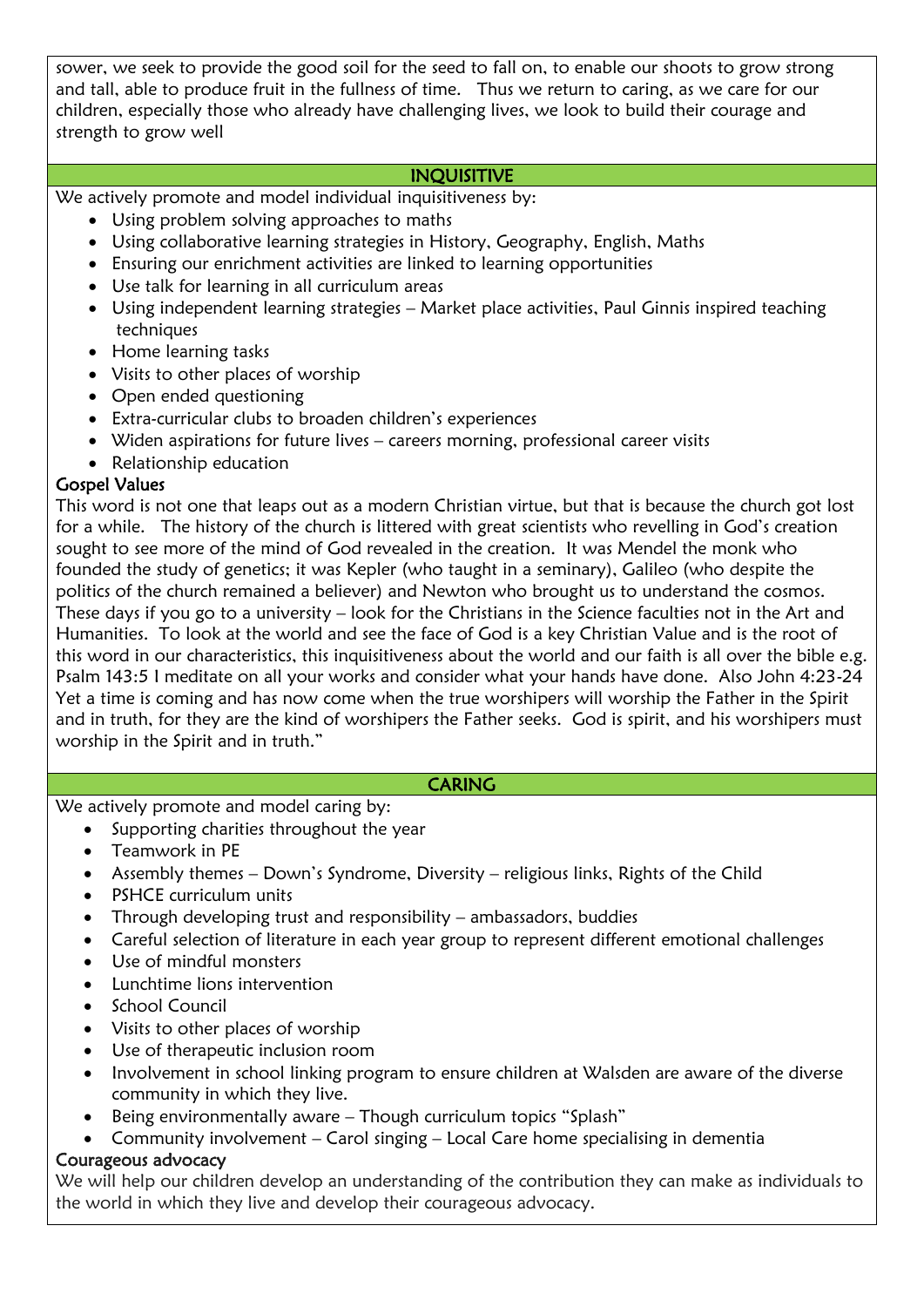Furthermore, by developing 'courageous advocacy', we enable our school community to develop a greater awareness of the challenges others face in life and the role that they can play as individual advocates to support causes and make a difference.

#### Gospel values

The few commands that Jesus makes in the New testament are about love, Love of God, Love of neighbour and Love within the fellowship. This is encapsulated within the simple word "caring", a simple word that contains within it all those aspects of love.

#### Vision Statement

We will strive to make our school a place where staff, governors, parents and the church work actively to deliver a rich, spiritual and inspiring education, providing every child with the solid foundations to become a life-long learner.

'Therefore encourage one another and build each other up, just as in fact you are doing.' 1 Thessalonians 5:11

## School Contacts

Headteachers: Mrs E Crowther and Mrs E Logue Chair of Governors: Mrs Liz Suthers

Enquiries: Mrs Janet Gilford (School Business Manager) or Mrs Hazel Stobbs (School Administrator)

Email: admin@walsden.calderdale.sch.uk or [office@walsden.calderdale.sch.uk](mailto:admin@walsden.calderdale.sch.uk)

#### School website: www.walsden.calderdale.sch.uk

#### Teaching Staff for the Year 2021-2022

| Mrs E Crowther and Mrs E Logue | Headteachers                          |
|--------------------------------|---------------------------------------|
| Mrs A Halstead                 | Reception Teacher (job share)         |
| Mrs R Gray                     | Reception Teacher (job share)         |
| Mrs H Williams                 | Year 1 Teacher and Principal Teacher* |
| Mrs R McNulty                  | Year 2 Teacher (job share)            |
| Mrs J Knudsen                  | Year 2 Teacher (job share)            |
| Miss E Hartley                 | Year 3 Teacher                        |
| Miss H Dunn                    | Year 4 Teacher                        |
| Mr S Allely                    | Year 5 Teacher                        |
| Mrs J Spooner                  | Year 6 Teacher and Principal Teacher* |

\*Mrs Williams and Mrs Spooner are Principal Teachers, which means they have management responsibilities and form the school Senior Leadership Team with Mrs Crowther and Mrs Logue. We also have a very experienced team of support staff who work throughout the school.

#### **Admissions**

Admissions to our school are co-ordinated by Calderdale Local Authority. Parents interested in securing a place for their child should contact the school office in the first instance.

#### Session Times

School begins when the bell rings at 8.55am. Children remain the responsibility of parents/carers until this time. Children should not arrive in the playground before 8.45am, when a member of the Senior Leadership Team is usually on each playground, giving parents an opportunity to speak informally to a member of staff.

The Infant day ends at 3.15pm; the Juniors finish at 3.20pm.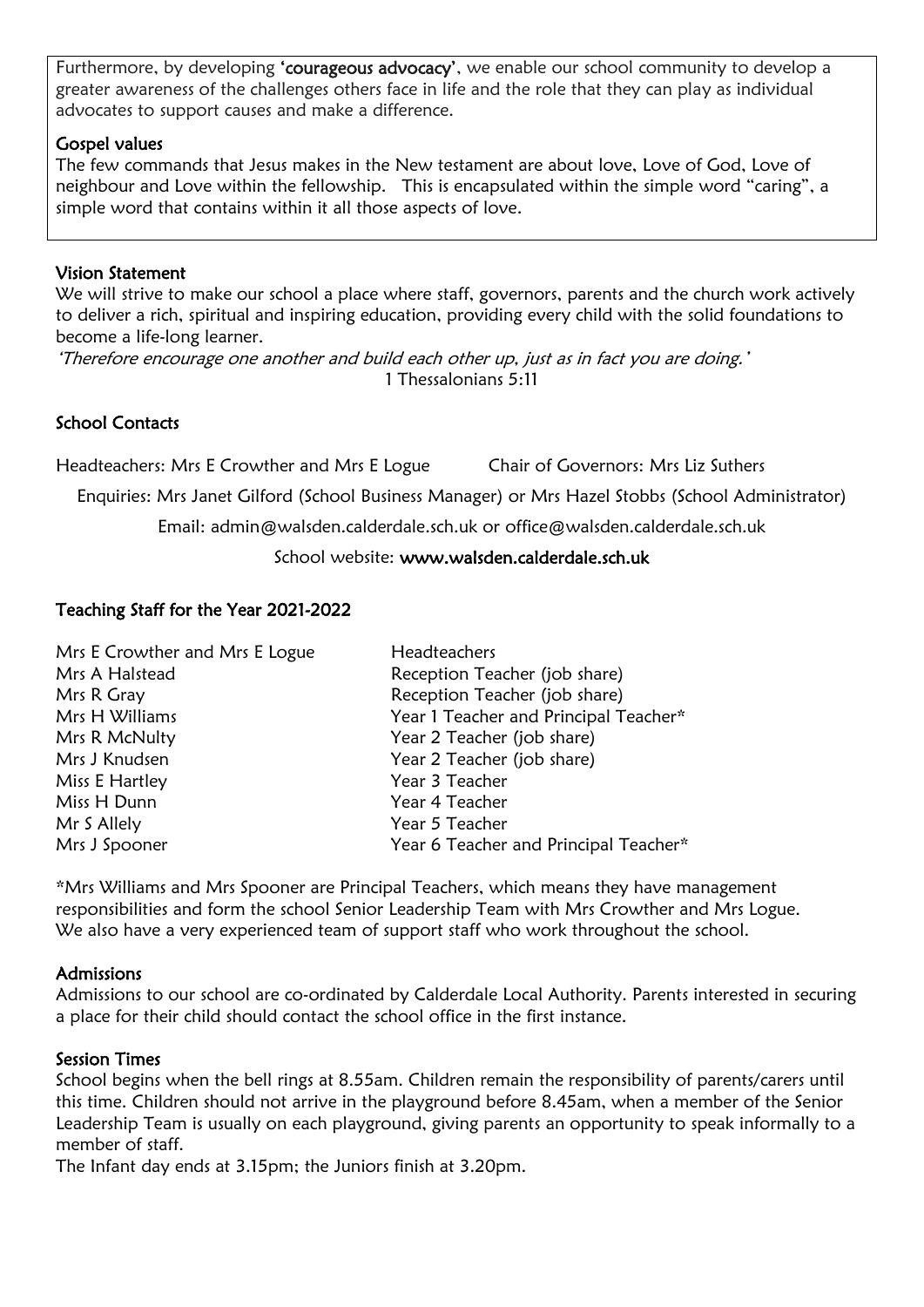#### Absence from school

Good attendance is essential if children are to fulfil their potential. Please contact us before 9.30am to let us know if your child is going to miss school. Holidays/absences during term-time will not be authorised. Any requests for absence due to exceptional circumstances will be referred to the Education Welfare Officer (EWO).

#### Uniform

Walsden school uniform comprises:

Bottle green or grey skirt, pinafore dress or trousers Grey trousers - long or short Green sweatshirt or cardigan Green sweatshirt or cardigan Gold polo shirt Gold polo shirt Lemon or green gingham or striped summer dress Plain white or dark-coloured socks Plain white or dark-coloured socks and a set of Black school shoes Black school shoes

# Girls Boys

#### P.E. Kit

Gold or white T-shirt Green or navy shorts Pumps or trainers Sweatshirt/jogging bottoms for outdoor P.E. (Juniors)

#### Please ensure that all articles of clothing are clearly labelled with your child's name. Uniform suppliers can be found on the school website.

## Collective Worship

Assembly takes place every day. It may take the form of a whole-school gathering, an individual class assembly or separate Infant and Junior events. Assemblies help us to focus on religious, spiritual, moral and cultural issues and to learn about what it means to be a good citizen in God's world. They may feature visitors from community organisations or they may give our children the opportunity to present some of their work to an audience. Every Friday we celebrate our children's achievements in Awards Assembly, which parents are welcome to attend. On special occasions we hold services at St Peter's Church. Parents have the right to withdraw their child from collective worship sessions but are invited to discuss any questions they may have with Mrs Crowther or Mrs Logue first. \*\*There are currently temporary restrictions in place due to COVID19\*\*

## Community Links

The school has a strong link with St Peter's Church and we hold a number of services in the church building during the year. Links have also been established with local firms and organisations and the school regularly supports a wide range of charities.

## Personal Belongings

Parents are asked to ensure that all uniform items and other property are clearly marked with their child's name. Valuable items should not be brought into school. Jewellery other than a wristwatch is not allowed. We prefer children who have pierced ears not to wear their earrings to school. For safety reasons only plain studs, which can be removed for P.E. and games, are permitted.

#### School Meals

Our school meals are supplied by Todmorden C of E School kitchen. Dinner money is due on a Monday, though all Infant children are entitled to a free meal. Please send cash in an envelope or cheques payable to Walsden St Peter's Primary School. Many parents find it more convenient to pay for a whole term or half-term's meals in advance. Some families are entitled to free school meals: details are available from the school office.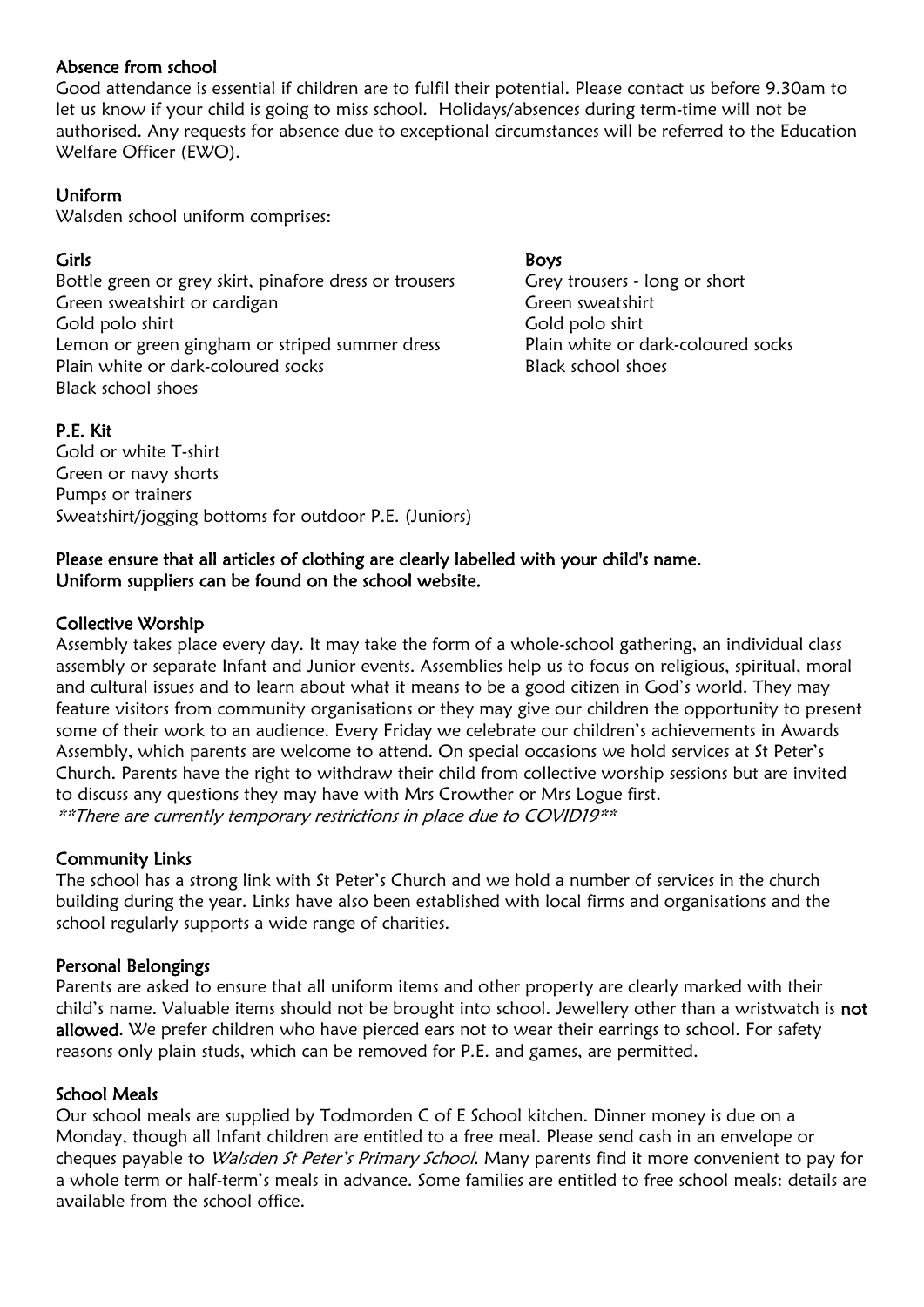#### A Healthy School

We encourage our children to make healthy choices. Fresh water is available to all children throughout the day. Only fruit or vegetable snacks are allowed at break time and our school meals are healthy and meet government nutrition standards. We encourage parents to provide a well-balanced packed lunch, so please do not send fizzy drinks, sweets or chocolate.

#### Communication

We try to keep in touch through our school website, text & email messaging and our weekly newsletter is emailed to all parents/carers. There is a weekly drop-in session after school\*\* when parents can come in and look at their child's work. We also encourage parents to contact staff if they have any concerns or issues.

\*\*There are currently temporary restrictions in place due to COVID19\*\*

#### Parental contact

The partnership between home and school is vital to success and only by working together can we make the most of your child's time at Walsden St Peter's. Parents/carers are invited to involve themselves in the life of the school at all levels, from assisting class teachers, attending parents' evenings and functions and helping with fund raising to representation on the governing body.

#### Learning

We aim to provide a carefully planned curriculum to meet each child's needs. Our children are encouraged to develop independence, to learn by active participation and to discover a love of learning. We are keen to celebrate all our children's achievements.

#### Homework

From Reception we set homework tasks for our children to help them develop their skills in areas such as reading. When home and school work in partnership to support learning, there are great benefits for your child.

#### Queries, concerns or complaints

In the first instance please contact the school office or class teacher. If you would like a further discussion, a member of the senior leadership team will be happy to meet with you. Should you then wish to speak with the chair of governors they are contactable in writing via the school office.

#### Friends of Walsden (FOW)

Our thriving PTA organises a wide variety of social and fund raising events throughout the year. Meetings are friendly and informal and are held regularly. The Friends play an important role in the social life of the school as well as providing a range of additional resources which enhance our children's education.

#### **Extracurricular**

We provide a range of extracurricular activities for our children. Lunchtime and after-school clubs are held to cater for a wide range of interests. In addition, we see trips and visits as an important part of our school curriculum, and all upper junior children have the opportunity to attend a residential study visit.

## Charging policy

During the school year all children have the opportunity to take part in class trips that enhance their learning. Some of these trips will be funded by the school or through the generous sponsorship of the Friends of Walsden; however, sometimes we may ask for a contribution towards costs. School will not profit from these charges and no child will be prevented from taking part but if we do not raise enough contributions to cover the cost of a trip we reserve the right to cancel it.